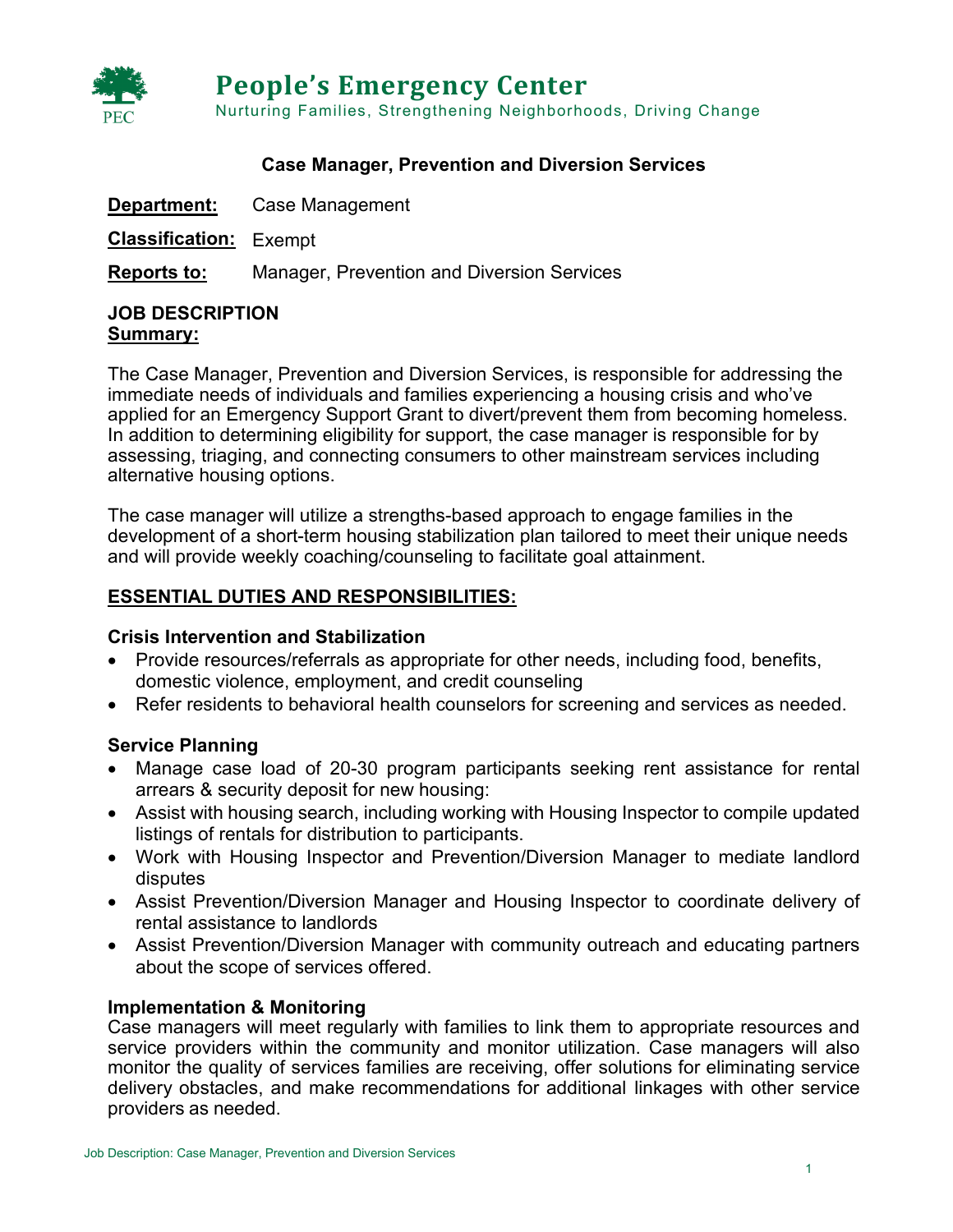

# **Documentation & Communication**

The Case Manager will**:**

- Document all case management activities in the client record in a timely way. This includes entry of all pertinent information into Cares.net and external databases (e.g. HMIS) as required by contract and/or funding entities.
- Maintain audit-ready files with all of the documents required by contract and funding entities
- Collaborate and communicate with PEC team members and other service providers as needed to enhance service delivery; ensure continuity/consistency of care; and facilitate goal attainment.
- Meet all contractual deliverables
- Ensure that all documentation recorded on paper or electronically will be completed, secured, maintained, and disclosed in accordance with regulatory, legislative, statutory, and agency requirements.
- Other duties as assigned

## **Competency Categories (See Attached for more detail):**

- Relationship Building
- Problem Solving
- Administrative
- Professional Behavior and Development

## **Required Education and Experience:**

- Bachelor's degree in social work or related human services field.
- Candidate must have strong experience working with families with limited income
- Prior training in mental health and/or substance abuse services and have a grasp of the local referral network and enrollment process for related cases.
- Prior experience documenting cases in a client database.
- Proficiency in trauma-informed communication and case management
- Ability to manage shifting priorities and work efficiently with people in crisis situation
- Strong attention to detail and ability to apply program guidelines consistently

## **Preferred Education and Experience:**

- Bachelor's degree in social work
- Experience in social services delivery/case management is preferred.

## **Additional Eligibility Qualifications:**

Knowledge of the complexity of poverty and homelessness, trauma, behavioral health challenges and the impact on individual and community health

## **Work Environment:**

\*Note: Due to the COVID-19 pandemic this job will be fully remote until further notice. As such, the candidate must have a computer and internet access available at home to do the work.